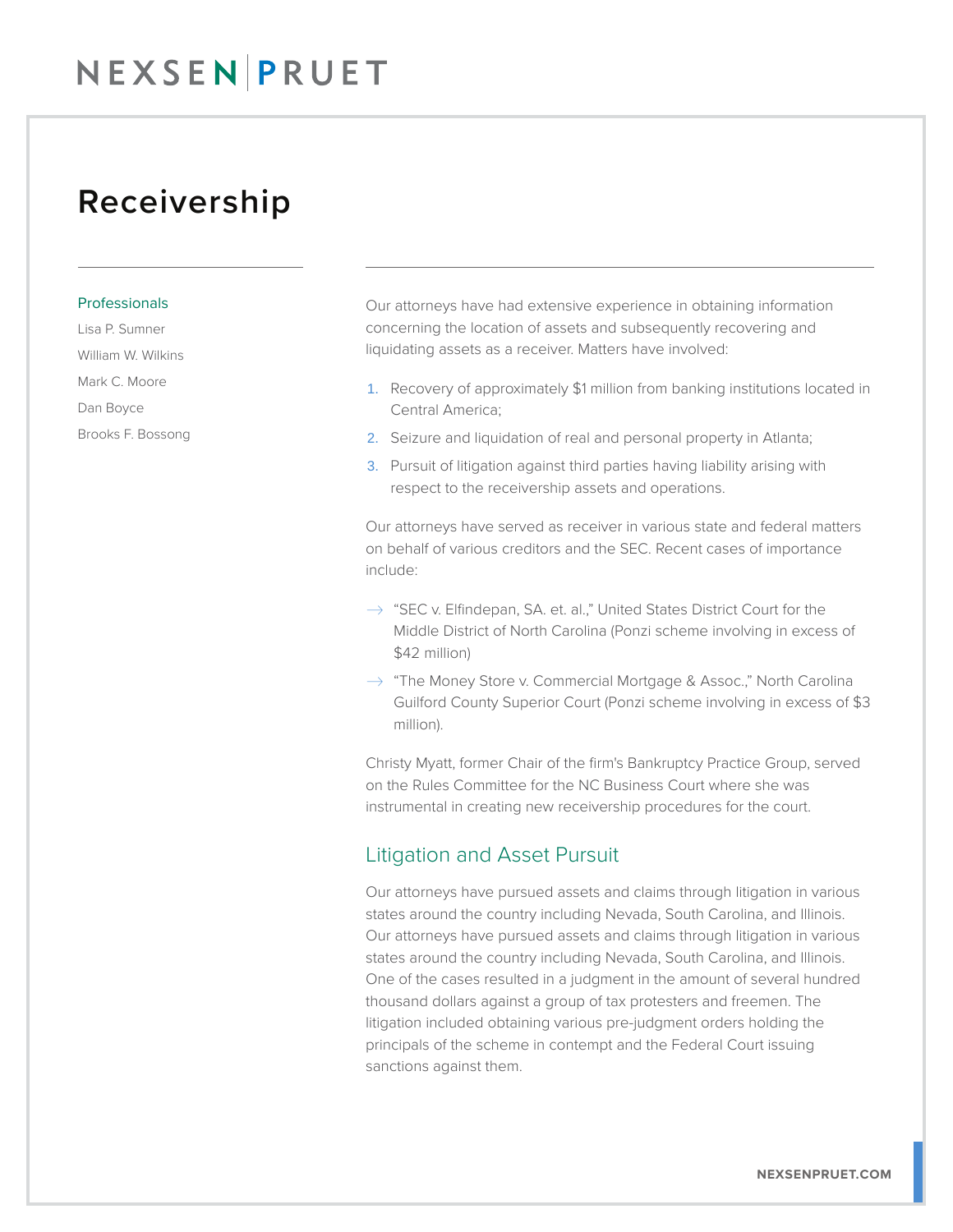### Technology Capabilities

Our document management system handles hundreds of thousands of legal documents, and this helps make document production and retrieval efficient. We further are positioned to offer clients access to our lawyers and services via extranets where appropriate.

We have established an Internet site for the benefit of the 2000+ investors. This website provided up-to-date information about the case, court filings, email contact and the status of distributions. We further set up a separate voice mailbox for the investors, and had several staff members dedicated to providing prompt response to the emails and phone calls in this case.

### Potential Strategy

The following action could be taken with regard to a receivership assignment:

- 1. Act immediately to secure and collect the profits, income, revenues, fees, proceeds and all other funds, held accrued or accruing from the defendant's assets;
- 2. Take immediate possession of all original records, books, bank and other financial accounts, leases, deposits, ledgers, and other materials relating to the operation of the defendant's business and the ownership of its assets;
- 3. Prepare a list of all of the defendant's secured and general creditors and promptly notify the creditors of the receiver's appointment;
- 4. Employ a forensic fraud examiner to assist in locating the defendant's assets (we previously have worked with former IRS and SBI agents who have provided invaluable service in this regard);
- 5. Bring all actions at law or in equity, or, such other proceedings as may be necessary and proper to administer and liquidate the company's assets; and
- 6. Take such other steps and actions as are reasonably necessary and proper to administer, protect and liquidate the defendant's assets;
- 7. Set up a website for the investors with pertinent information;